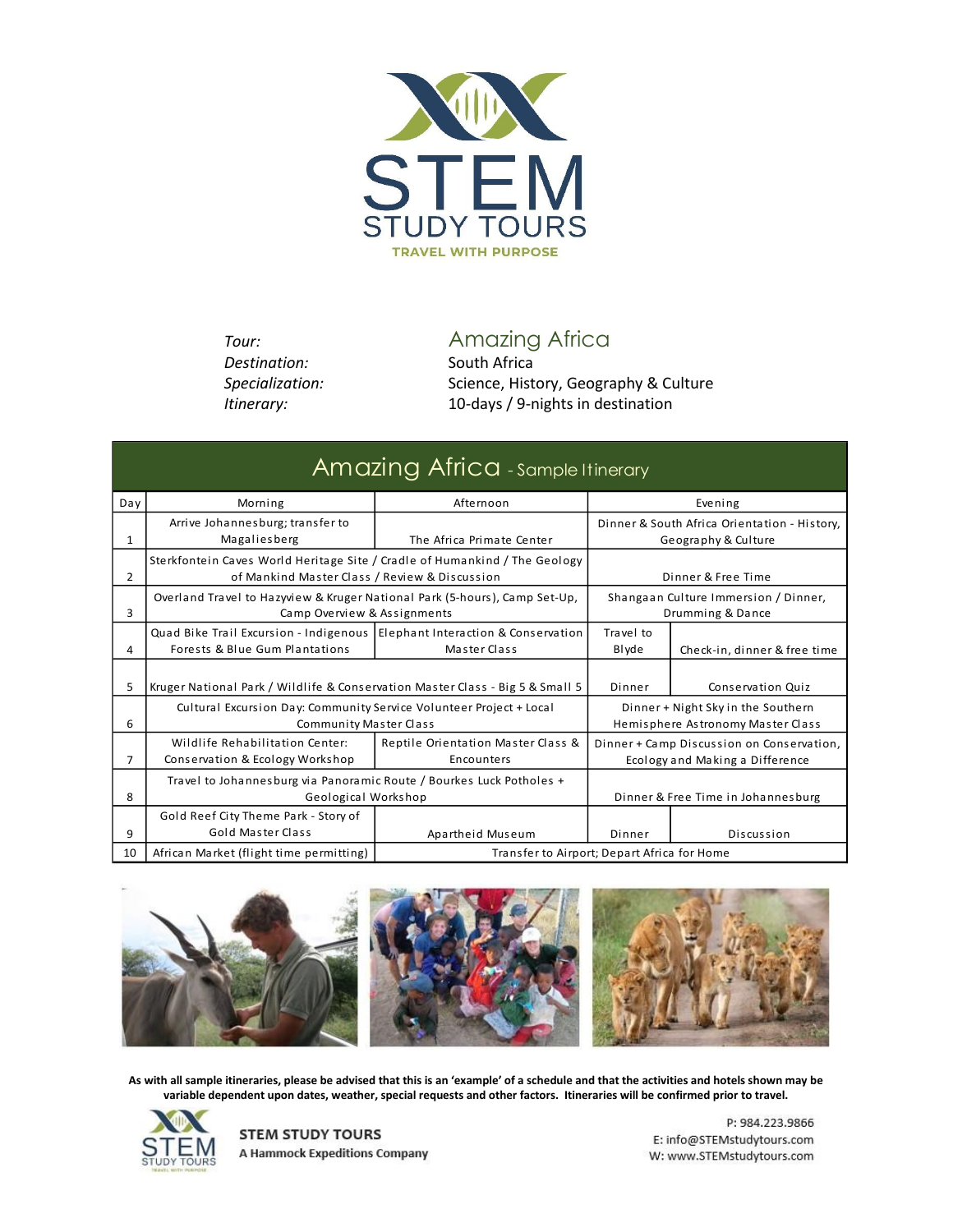## **In this special Africa tour, your students will delve into geography, geology, animal sciences, ecology, astronomy, navigation, history and culture. Join us on this trip of a lifetime!**

# *Day 1*

*Lunch & Dinner*

Travel to Johannesburg, South Africa via air, arriving at the Oliver Tambo International Airport. Upon arrival, schools will sit back and relax while our transportation team sets course for the Magaliesberg area. We'll be heading for a quaint resort at the foot of the Magaliesberg Mountain range where we will set up camp before heading off to the Primate Sanctuary for a tour of this facility.

*The Primate Sanctuary* - Here we will discuss primates such as Squirrel monkey, Capuchin monkey, Spider monkey, Bush babies and many more. The Sanctuary is situated in one of the Kloofs of the Magaliesberg mountain range and provides freedom in a natural environment for orphaned and abused primates. [www.monkeysanctuary.co.za](http://www.monkeysanctuary.co.za/)

Later, we'll return to camp for an evening at the Campfire, a hearty dinner and then students and teachers will participate in a full tour briefing and orientation.

# **South Africa Orientation Master Class**

- ✓ Introduction to South Africa / Provinces
- $\checkmark$  Safety tips on traveling and staying in the wild areas of South Africa
- $\checkmark$  The geography, geology, vegetation and wildlife prominent in South Africa
- ✓ The history of South Africa
- ✓ Retention Quiz

**Botswana Namibia** North West **South Africa Free State Northern Cap Eastern Capr Africa** 

**Lodging Note**: Lodging as follows: 3-Nights Camping in 2-man Dome Tents / 4-Nights Dormitories / 2-Nights Guesthouse (All accommodation on a sharing basis).

# *Day 2*

*Breakfast, Lunch & Dinner*

Good morning Africa! We have an exciting day of science and history ahead of us. Get ready to go!

*Cradle of Humankind; a World Heritage site in South Africa -* The Cradle of Humankind was declared a World Heritage Site in 1999 because of the area's exceptional contribution to our understanding of humankind's history and development, over more than 3-million years. Altogether, there are 15 major fossil sites in the Cradle of Humankind, of which the Sterkfontein Caves is the most famous. The fossils "Mrs Ples" and "Little Foot" were both discovered here, as well as thousands more fossils of hominids, which are human ancestors, as well those of plants and animals. Our tour will include exploring the Sterkfontein caves where excavation is still taking place today.

We complete our day with lunch and a tour of the *Maropeng Exhibition Center* – learning and interacting with information about the beginning of the World, the Path to Humanity & Sustainability.



**STEM STUDY TOURS A Hammock Expeditions Company**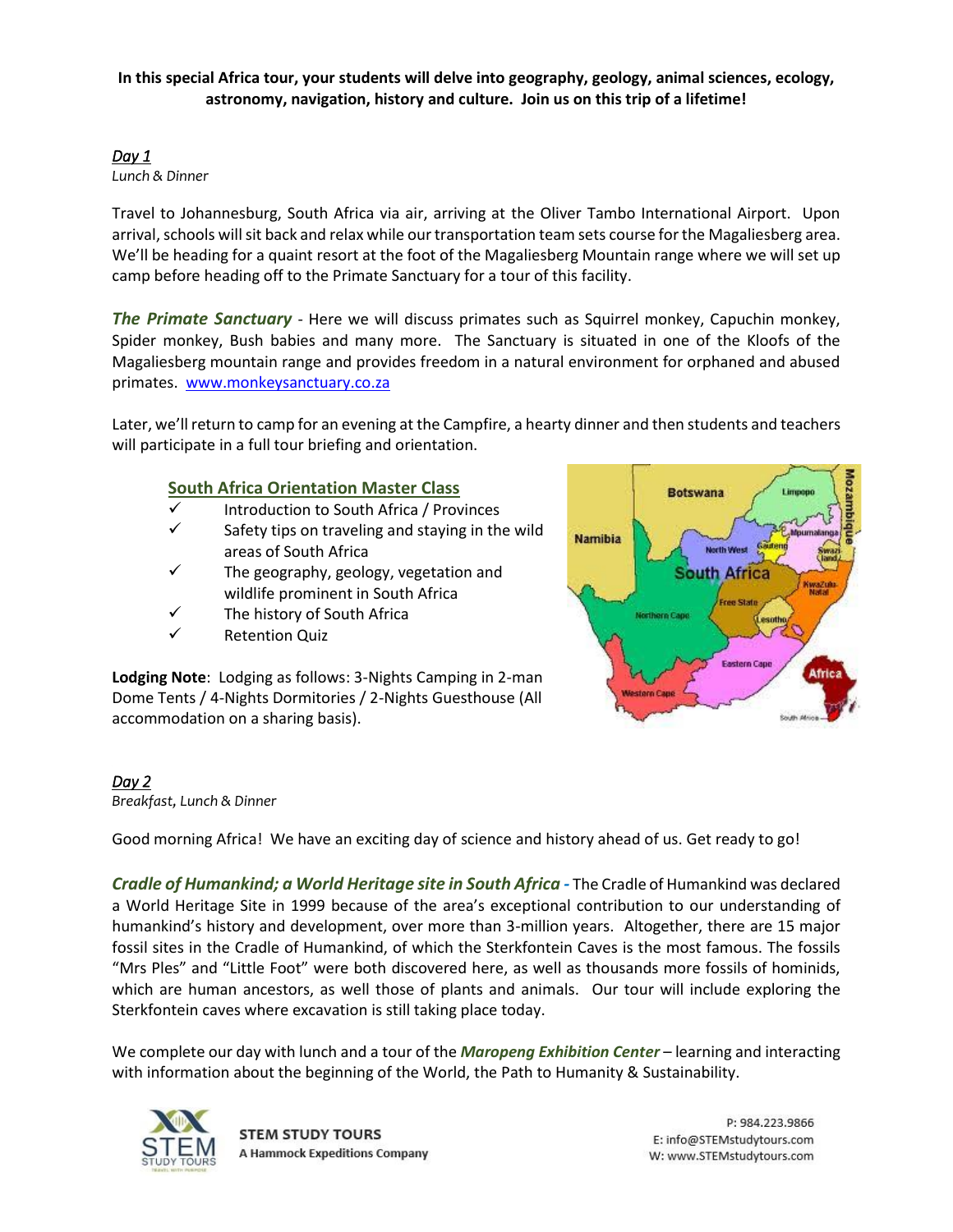## **The Geology of Mankind**

- Discuss the controversy of how and where mankind began.
- $\checkmark$  Learn the history of Mrs Ples and her excavation process.
- $\checkmark$  Determine how animals, plants & hominids co-existed all those years ago

#### *Day 3*

*Breakfast, Lunch & Dinner*

It's a beautiful day and after breakfast, we will travel over land to the Greater Kruger Park area. Once we arrive in Hazyview, we will set up camp and freshen up for our evening Cultural Activity.

*Shangaan Cultural Immersion – Dinner, Drumming & Dance -* Designed and built by local Shangana people, our venue for the evening forms a place of great pride and a way of preserving a rich heritage for us, and an example of South Africa's great cultural diversity. This evening Chief Israel Ngobeni and his family host the Evening Festival, where choirs, actors and dancers gather to tell the story of the Shangaan people.



## **Shangaan Cultural Immersion Workshop**

- $\checkmark$  Research, understand and explore history of the Shangaan people
- ✓ Where else in Africa do the Shangaan people reside?
- $\checkmark$  Discuss how the Shangaan Communities survive and keep their heritage strong
- $\checkmark$  Shangaan Diet discussion of their eating habits

Later we'll return to our campsite where we will spend the rest of the evening in discussion about our time in South Africa thus far.

## *Day 4*

*Breakfast, Lunch & Dinner*

Good morning! After breakfast and breaking down camp - we have an exciting day of adventure planned as we make our way to the beginning of the Quad Bike Trail.

First, we will participate in an orientation of this 4-Wheel ATV and then we'll divide into groups depending upon experience levels. We explore the indigenous forests and Blue Gum plantations on our Quad Bikes before arriving back at camp. What a highlight!





**STEM STUDY TOURS A Hammock Expeditions Company**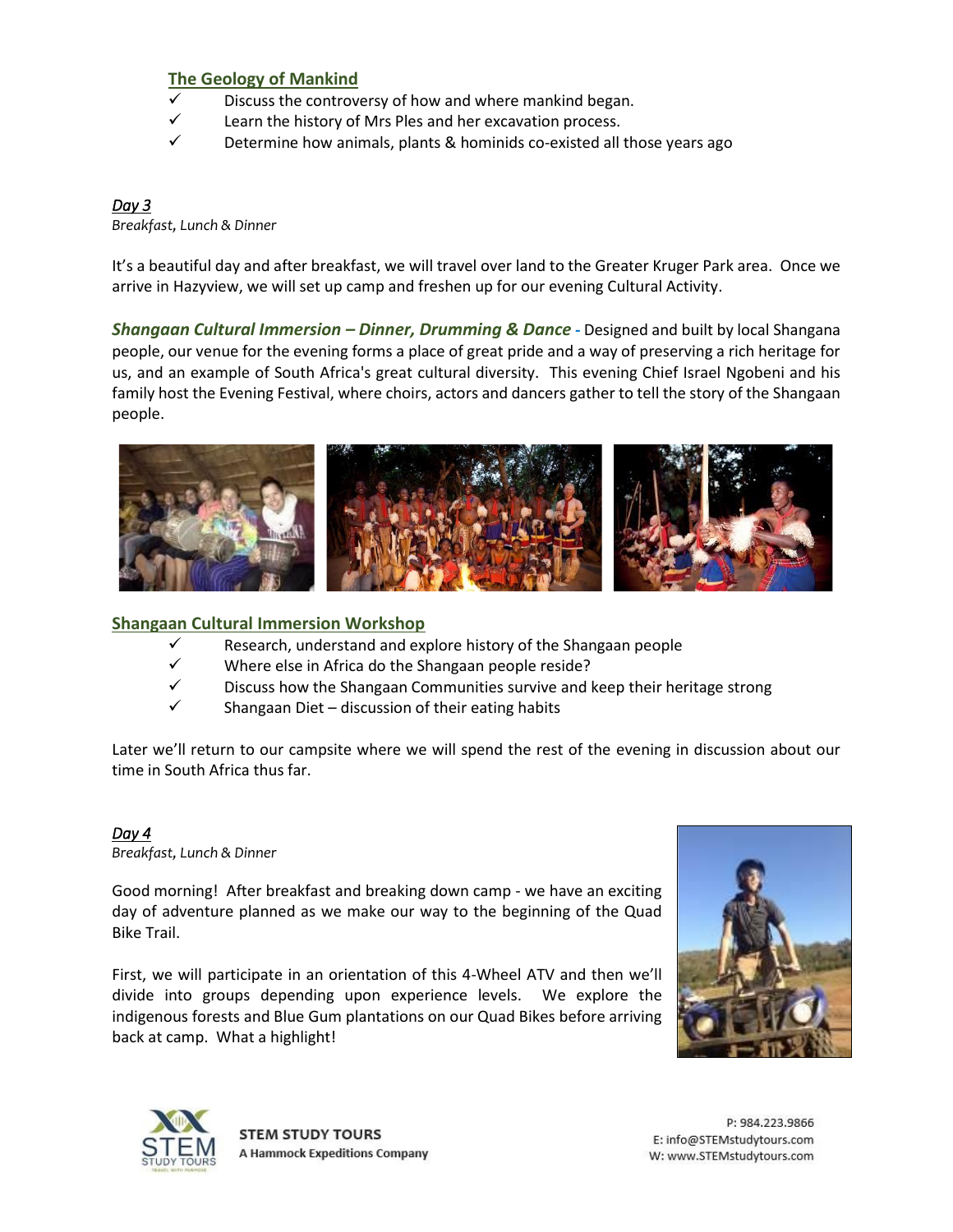After lunch we move onto our afternoon activity – the *Elephant Interaction Program*. Here we will spend time learning and interacting with these gentle beasts.

## **Elephant Interaction & Conservation**

- $\checkmark$  We research these gentle giants and what threatens them in today's life
- $\checkmark$  Is the Ivory of an Elephant still in demand and why?
- $\checkmark$  Why a program like this helps the Elephants?
- $\checkmark$  What is South Africa doing to conserve and protect these gentle giants?



What a great day it has been! We make our way to a resort at the foothills of the Blyde Canyon – this resort will be our base for the following 4-nights as we explore more of South Africa. On our arrival we are booked into Dormitories before enjoying a tasty dinner together and discussing the day's activities.

## *Day 5*

*Breakfast, Lunch & Dinner*

Rise and shine! After a light continental breakfast, with the early morning sounds, we'll embark upon a once-in-a-lifetime-day….

## **Wildlife & Conservation in Kruger National Park Master Class**

- $\checkmark$  Listen as your qualified Game Ranger explains about the major problems that exist in Africa between man and wildlife
- What does conservation mean in Africa?
- $\checkmark$  What important roles do we, as humans, play in conservation?
- $\checkmark$  Learn about poaching
- $\checkmark$  Get an introduction to the BIG 5 the Elephant, the Leopard, the Lion, the Rhinoceros, and the Buffalo [www.places.co.za/html/famousbig5.html](http://www.places.co.za/html/famousbig5.html)
- $\checkmark$  What are the SMALL 5 the Elephant Shrew, the Red Billed Buffalo Weaver, the Ant Lion, the Leopard Tortoise, and the Rhino Beetle
- $\checkmark$  Take notes on the behavioral patterns of the different species we encounter
- $\checkmark$  Study and learn about the African food chain
- $\checkmark$  See Herbivores in action. Why do they behave the way they do?
- ✓ Discover the differences between Browsers and Grazers
- $\checkmark$  Track Carnivores and hopefully find them! Learn why they are so elusive
- $\checkmark$  See and understand the behaviors of Omnivores
- $\checkmark$  Understand the ecological impact when you remove some of the aspects in the food chain
- ✓ Retention Quiz

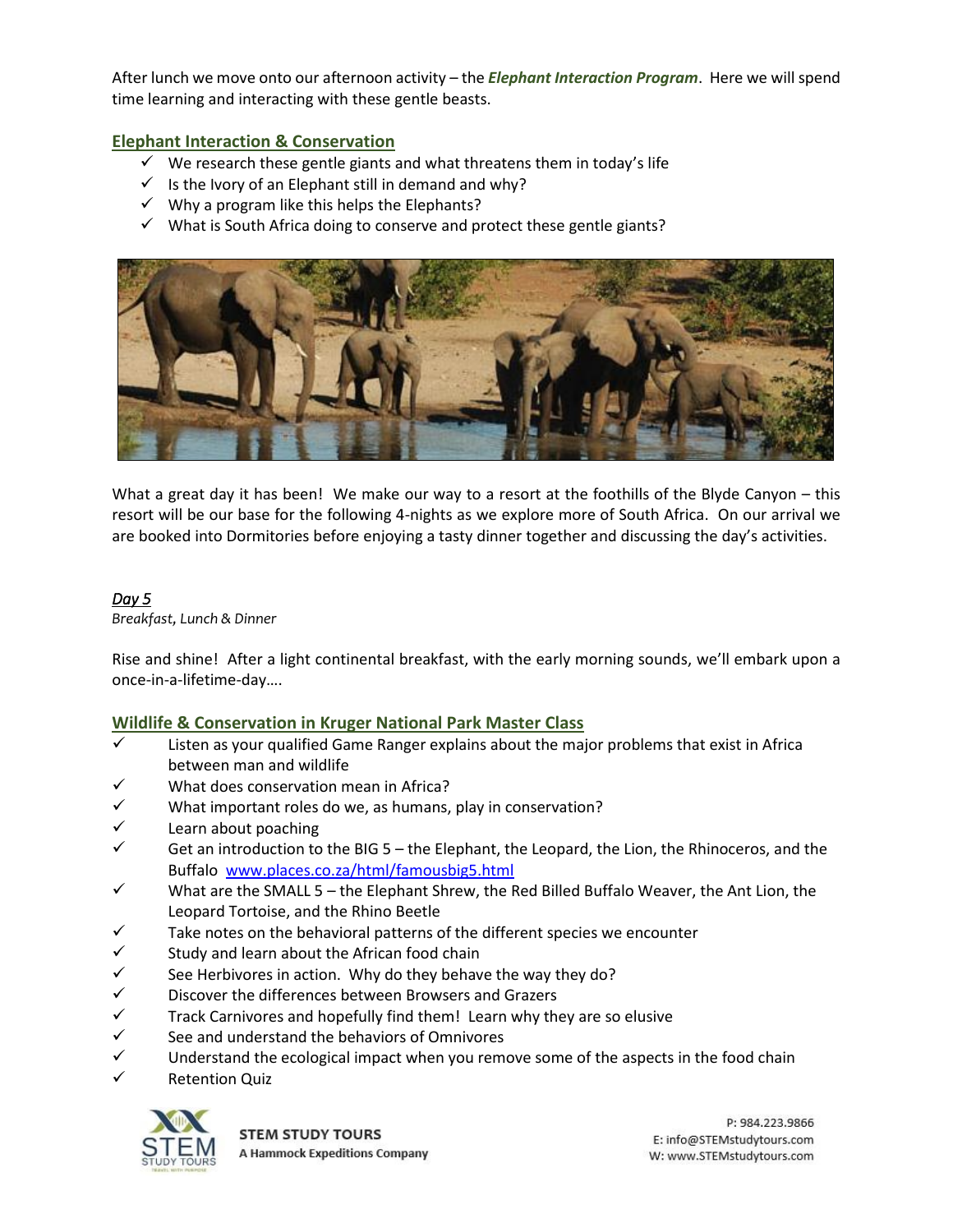

*Day 6 Breakfast, Lunch & Dinner*

Good morning South Africa! Today we will rise with the sun, have breakfast and head to a Community Service Project where we will be involved with assisting local communities in need. Today's focus is to give something back to the communities in which we have visited.

# **Cultural Excursion – Community Service Program**

Our Guide Teams have been actively supporting this community service project for many years and our groups enjoy interacting with the locals. While here, we will embark upon a humanitarian project intended to improve the children's way of life in these communities. This may be painting or refurbishing a school or building vegetable gardens for the school's feeding programs. As volunteers, we can also bring and donate much-needed supplies for the schools. After an exciting time of work, fun and games, we will say farewell to our new friends until next time.



# **The Local Community Master Class**

- Learn about the devastating effect HIV has on Africa
- $\checkmark$  Understand the programs that the African Governments have introduced to combat this scourge
- $\checkmark$  Understand the cultural stigma still attached to this disease in Africa
- $\checkmark$  What impact can we make with regard to this disease in Africa?
- $\checkmark$  Find out more about the programs this organization is involved with and the way forward for South Africa, HIV and Communities affected

After a rewarding day and being able to leave something meaningful behind for this community, we return to camp for dinner and an evening under a blanket of stars and a magnificent 'Milky Way.' Once the darkness sets in and the sky fills with millions of stars, we will learn about Astronomy.

# **The Night Sky in the Southern Hemisphere Master Class**

- $\checkmark$  Find, study and learn about the Constellations
- $\checkmark$  Where is the Southern Cross? How will the Southern Cross help you to find true South?
- Find, study and learn about the Milky Way
- Identify Orion's Belt, Scorpio and many other Southern constellations

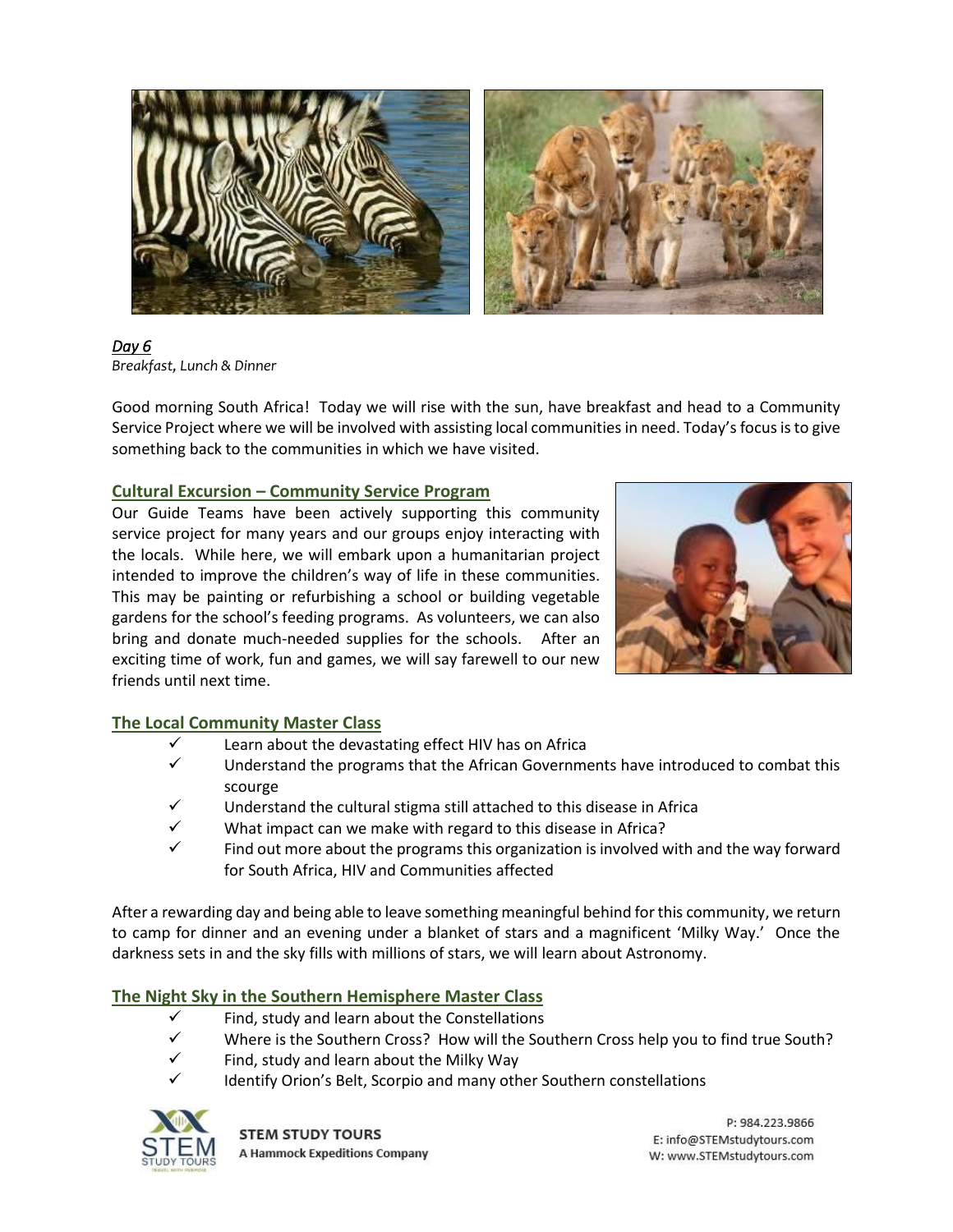

# *Day 7*

*Breakfast, Lunch & Dinner*

Rise & Shine! We're in for another fun and exciting day as we experience a day full of Conservation.

This morning we will be visiting the *Wildlife Rehabilitation Center* - The main aim of this program's efforts isto raise awareness regarding Africa's dying environment, not only in this country, but worldwide. Hopefully, when the world sees the Rehabilitation Center on their TV screens, or when they visit the venues, they might recognize global issues and become aware that the wildlife of this world depends on humans to speak out on their behalf.

## **Conservation & Ecology Workshop**

- $\checkmark$  Learn and understand what threatens Africa's wildlife
- $\checkmark$  Discuss the role humans play in how Africa's wildlife are being threatened
- $\checkmark$  Study what we can do to ensure animals do not end up on the Endangered Species list
- $\checkmark$  Learn how this program works, supports & protects the animals
- $\checkmark$  Analyze the list of endangered African species and what caused their demise
- $\checkmark$  Group discussion and wrap-up



We move onto our next Workshop at one of South Africa's largest *Reptile Centers.* Here we'll participate in a **Reptile Orientation Program** where we will come close to, touch and learn everything there is to know about amazing reptiles.

This will be our last evening in camp as we discuss our time in the Greater Kruger area, finalize our discussions on Conservation & Ecology, and determine where we can make a difference.

### *Day 8 Breakfast, Lunch & Dinner*

Good morning! After breakfast, we break down camp and head back to Johannesburg via the Panoramic Route as we visit some famous viewpoints on *Bourkes Luck Potholes.* This natural water feature marks the beginning of the Blyde River Canyon. Through countless eons the swirling whirlpools which occur as



**STEM STUDY TOURS A Hammock Expeditions Company**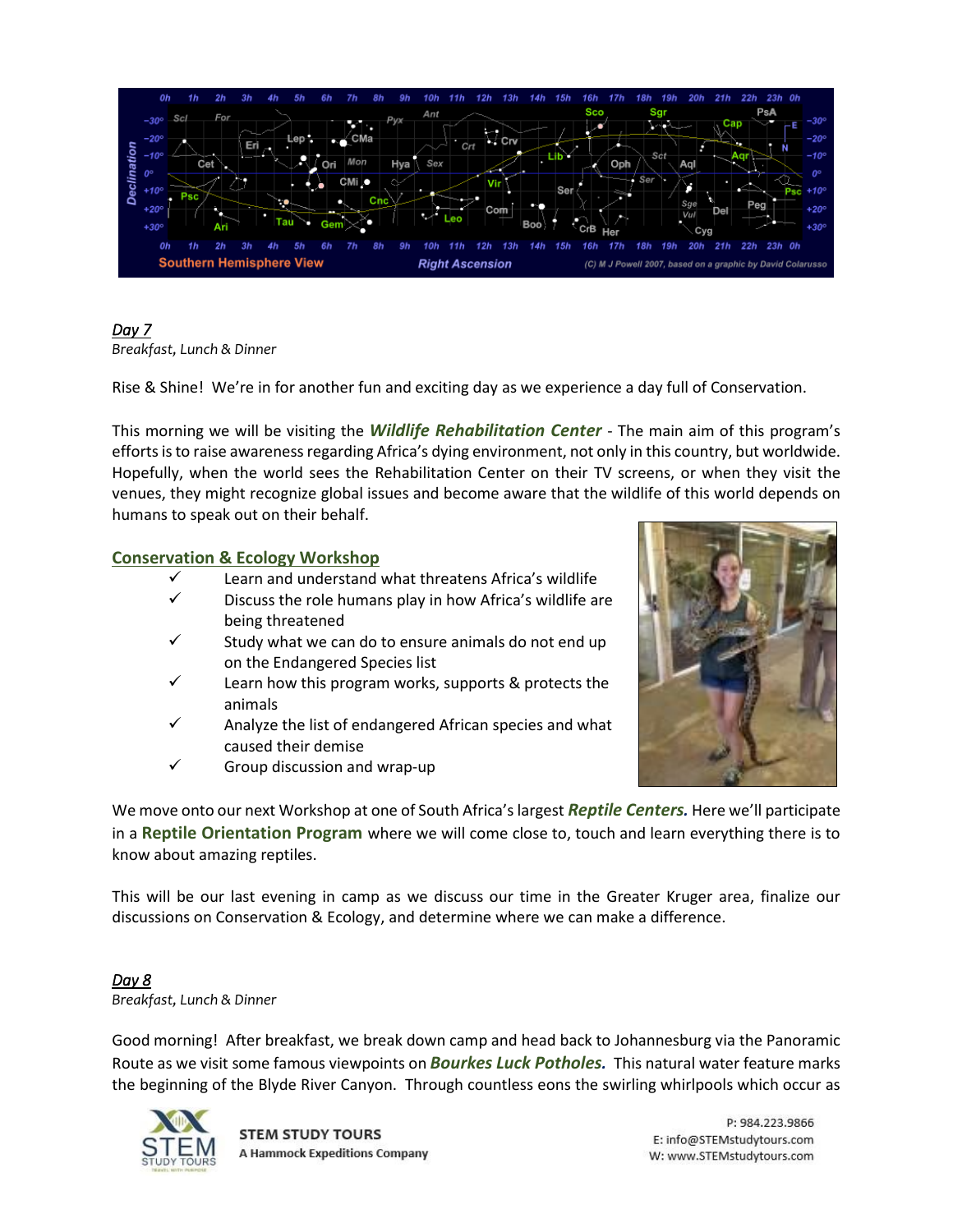the Treur River plunges into the Blyde River caused waterborne sand and rock to grind huge, cylindrical potholes into the bedrock of the river. We'll stop off to learn about these formations and for some amazing photographic opportunities before continuing our journey to the City of Gold!

## **Geological Workshop**

- $\checkmark$  Learn about the Panoramic Route and how it was formed and by who
- $\checkmark$  Discuss each scenic landmark and how they became part of the Panoramic Route God's Window, Wonder View, the Pinnacle, Bourke's Luck Potholes and the Three Rondawels
- $\checkmark$  Learn about the geological history of each of these scenic landmarks
- ✓ Analyze how each of these landmarks are protected

We continue our travels back to Johannesburg with a heart full of memories and a mind full of all the wonderful things we have learned. On arrival in Johannesburg, we'll settle into our accommodation and go on to enjoy a scrumptious meal.

## *Day 9*

*Breakfast, Lunch & Dinner*

Rise and shine Johannesburg! Today will be another adventurous day of learning. Following breakfast, we'll make our way to Gold Reef City Theme Park.



*Gold Reef City* – Good Reef City is a theme park about the gold fields and their history. It includes an open-air museum with many historic buildings of a  $19<sup>th</sup>$  century mining town. Visit a replica of an early Johannesburg gold mining village; take a trip down the gold mine which was once the richest of all; see a gold bar being poured (if you can pick it up, you can take it home). Visit the mint and enjoy the talent of the Mine gum-boot dancers!

# **Gold Mining Museum & Master Class**

- $\checkmark$  Descend into the bowels of the earth with a slip cage where you will see and learn first-hand how gold is extracted from under the earth's surface
- $\checkmark$  Discover how gold gets mined and melted into the form we know
- $\checkmark$  Learn and understand the history of gold mining in South Africa
- $\checkmark$  Determine what affects mining has on Earth

This afternoon, we will learn about Apartheid.

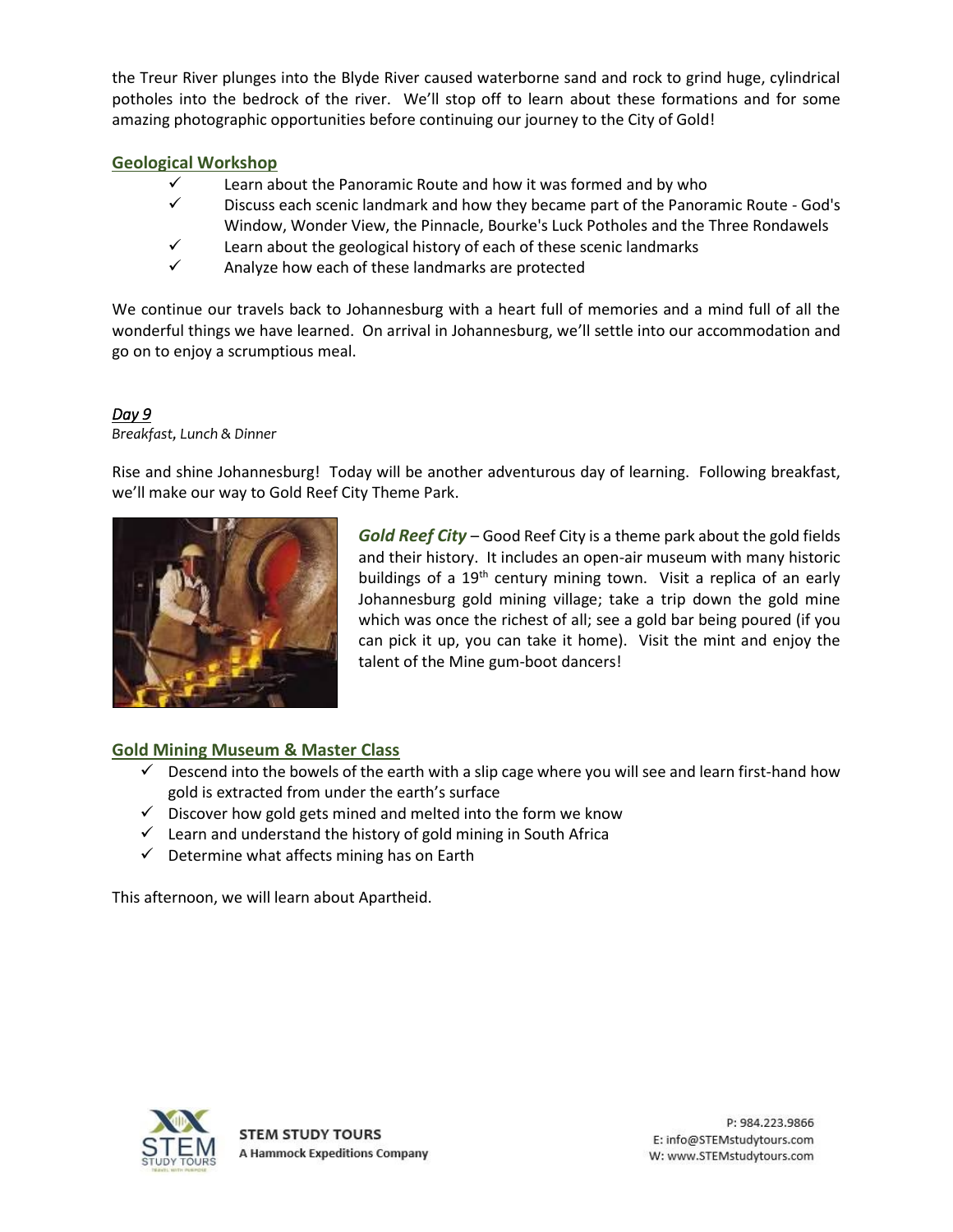## **Apartheid Museum & Master Class**

- ✓ This "must-see" will open your student's eyes to the sadness of apartheid and the beauty of where South Africa is now
- ✓ How far has South Africa grown as the Rainbow Nation?
- $\checkmark$  What was "the apartheid era" and what did it mean to us?



After absorbing and discussing this information, we will get some time to relax and enjoy the theme park rides of Gold Reef City! This evening we'll have dinner and get ready for tomorrow's return journey.

## *Day 10*

#### *Breakfast & Lunch*

It's time to head home. Following breakfast and dependent upon our flight departures, we'll have the morning free then will start to say goodbye to Africa as we head off for our flight home, taking memories with us that will last forever as our new friends bid us "hamba kahle umgane" - Go well friends!



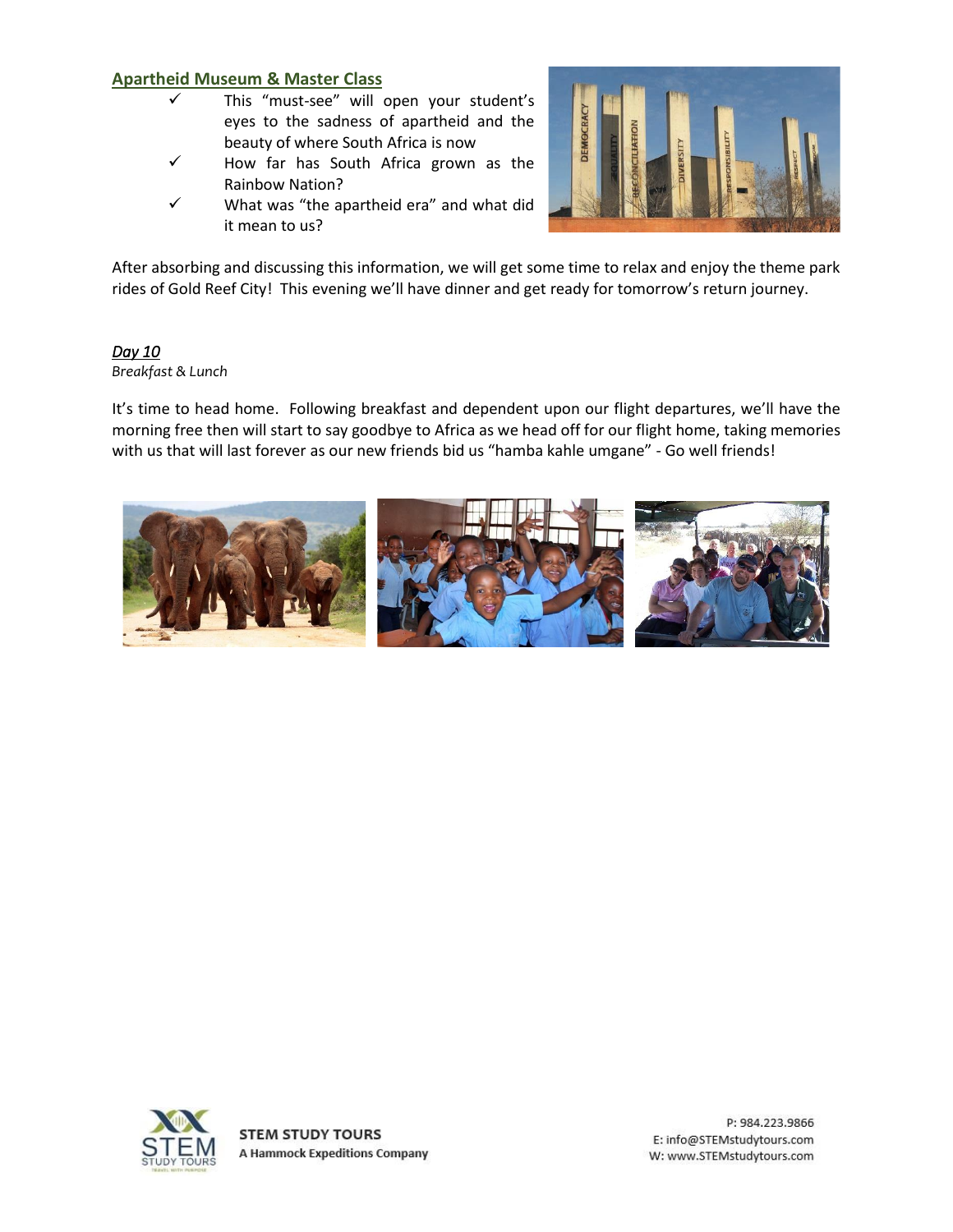# AMAZING AFRICA

| <b>Minimum Numbers:</b>     | 20 students                                                                                                                                                                                                                                                                                                                                                                                                                                                                                                                                                                                                                                                                                                                                                                                                         |  |  |  |
|-----------------------------|---------------------------------------------------------------------------------------------------------------------------------------------------------------------------------------------------------------------------------------------------------------------------------------------------------------------------------------------------------------------------------------------------------------------------------------------------------------------------------------------------------------------------------------------------------------------------------------------------------------------------------------------------------------------------------------------------------------------------------------------------------------------------------------------------------------------|--|--|--|
| What's Included:            | Round-trip flights with a scheduled carrier<br>9-nights' accommodation in Camp / Dormitory Setting with all meals as noted<br>Transportation for programmed activities & airport transfers<br>Fully qualified guides<br><b>Listed Activities:</b><br><b>Primate Center</b><br>$\circ$<br>Cradle of Humankind<br>$\circ$<br><b>Sterkfontein Caves</b><br>O<br>Cultural Shangaan Dinner, Dance & Drumming<br>$\circ$<br><b>Quad Biking Trail</b><br>$\circ$<br><b>Elephant Interaction Program</b><br>$\circ$<br>Full Day Game Drive Kruger National Park (in Bus)<br>$\circ$<br>Full Day Community Service Program<br>$\circ$<br>Visit Wildlife Rehabilitation Centre<br>$\circ$<br><b>Reptile Orientation Course</b><br>$\circ$<br>Panoramic Route view points<br>$\circ$<br>Gold Reef City & Theme Park<br>$\circ$ |  |  |  |
|                             | Apartheid Museum<br>$\circ$                                                                                                                                                                                                                                                                                                                                                                                                                                                                                                                                                                                                                                                                                                                                                                                         |  |  |  |
|                             | Full Programming with Site Visits & Master Classes                                                                                                                                                                                                                                                                                                                                                                                                                                                                                                                                                                                                                                                                                                                                                                  |  |  |  |
|                             | Orientation<br>$\circ$<br>Geology of Mankind<br>$\circ$<br>Shangaan Cultural Immersion Workshop<br>$\circ$<br>Elephant Interaction and Conservation<br>$\circ$<br>Wildlife/ Conservation Kruger National Park Master Class<br>$\circ$<br>The Local Community Master Class<br>$\circ$<br>The Night Sky in the Southern Hemisphere<br>$\circ$<br><b>Conservation &amp; Ecology</b><br>$\circ$<br>Geological Workshop<br>$\circ$<br><b>Gold Mining Museum &amp; Master Class</b><br>$\circ$<br>Apartheid Museum & Master Class<br>$\circ$<br>Fund-a-Forest Donation: One tree is planted for each guest registering<br>Dollar\$ For Scholars: A \$2 donation is given in the name of each guest<br>Local Representative Service<br>24-hour emergency cover                                                             |  |  |  |
| <b>What's Not Included:</b> | Beverages & Bottled Water during non-meal times (available for purchase)<br>Fully comprehensive insurance (mandatory)<br>Coach transfers to/from home airport<br>Other meals not specified<br>Cost of inoculations or medication required for travel<br>Visa costs<br>Additional Sightseeing / Entertainment Options<br>Any gratuities - tour representatives, private guides                                                                                                                                                                                                                                                                                                                                                                                                                                       |  |  |  |

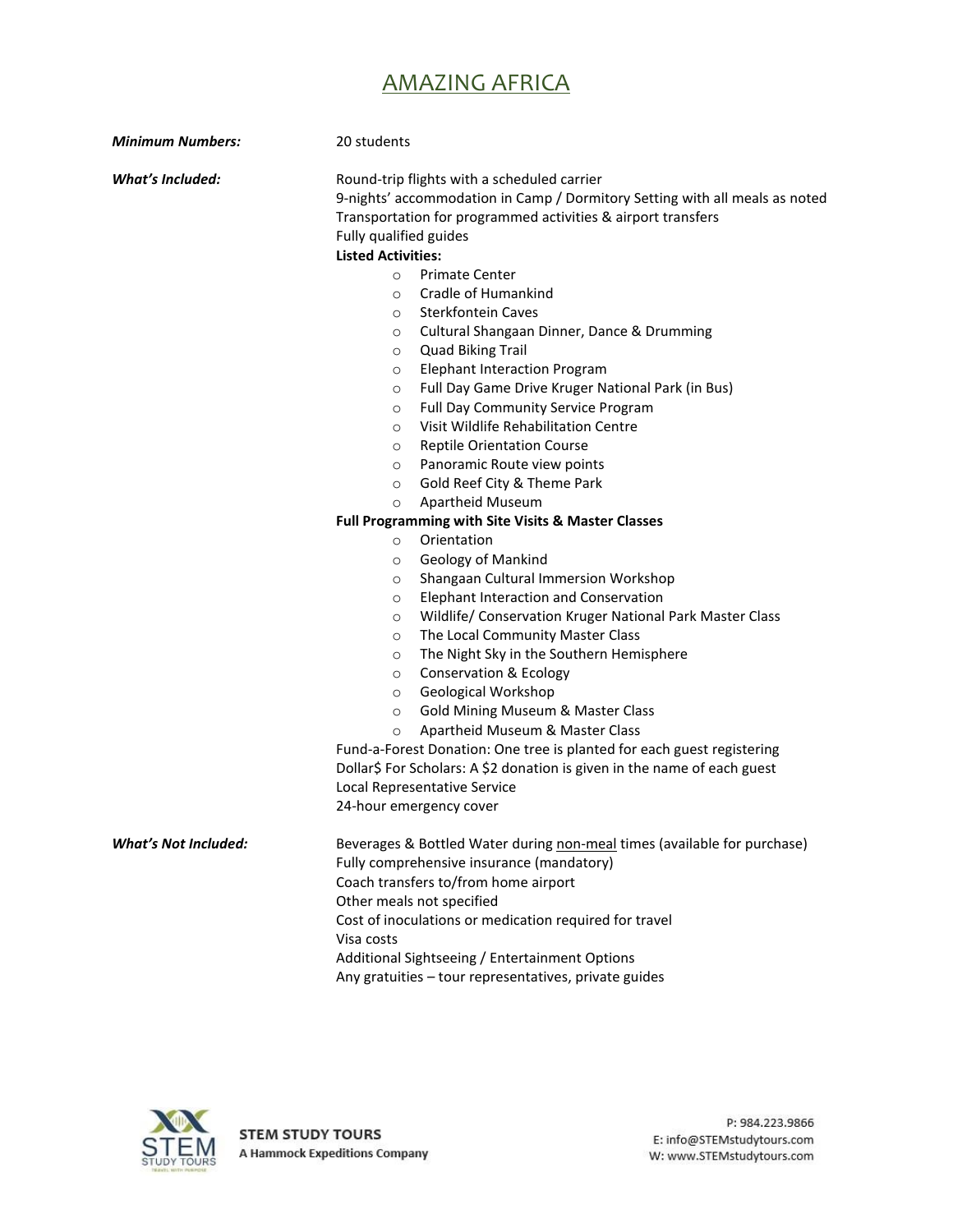# **Amazing Africa FAQs**

#### **Do we need Passports / Visas?**

A passport is required for all international trips. Make two copies of your passport, leave one at home and carry one tucked away in your luggage. Visa requirements vary by country. All students must check local visa requirements before departure.

#### **Will we need a Physical + Vaccinations?**

Contact your family physician or your local clinic for the most up-to-date health information. Malaria is a big risk in Africa, so Malaria precautions are highly recommended. Participants can have rabies & antitetanus injections should they wish.

#### **Medical and travel insurance?**

All schools must arrive with medical & travel insurance. We have hospitals and medical clinics near all our projects and we can get normal medical care within a reasonable time. Medical rescue is available in most countries in Africa - please ensure your medical aid will cover that.

#### **What kind of skills do our students need?**

Activities that require instruction are led by professional guides. Guides join our groups with the expertise and equipment necessary to provide a high level of demanding, fun and safe instruction suitable for different levels of experience.

#### **How much spending money should we bring?**

How much do you shop? We recommend an average amount of 120 Sterling / 150 Euros / 200 USD per week to be more than sufficient unless you wish to participate in extra optional tours or excursions, then you may require more.

#### **Who provides the training?**

All training is provided by qualified staff, which includes: researchers, field guides, animal care specialists and animal trackers. Our ground staff have voluntarily met or exceeded over 300 standards including leader qualifications, first aid, emergency procedures, vehicle safety, etc.

#### **How will my group keep in touch with their family?**

Our Guides will have mobile phones on each tour for emergency purposes. There is also mobile coverage in most towns. UK students will be able to purchase SIM cards for their mobile phones, USA students will need to bring phones with international call capabilities if they wish to use cellular services. Facilities are available when in South Africa for Internet services, however, charges will apply if used. We encourage all students to call home only once a week, so you can concentrate on your African experience and bonding with your new friends. Of course, we will move heaven and earth to call your family in any sort of emergency; but no news is good news in our book.

#### **What if families need to contact our school?**

Our partner office in South Africa is reachable by phone 24 hours a day. All problems are handled immediately, and the family is always contacted directly.

#### **Is transport provided?**

All transport in-between projects is provided using local project vehicles or city liners. All Airport transfers are provided.



**STEM STUDY TOURS A Hammock Expeditions Company**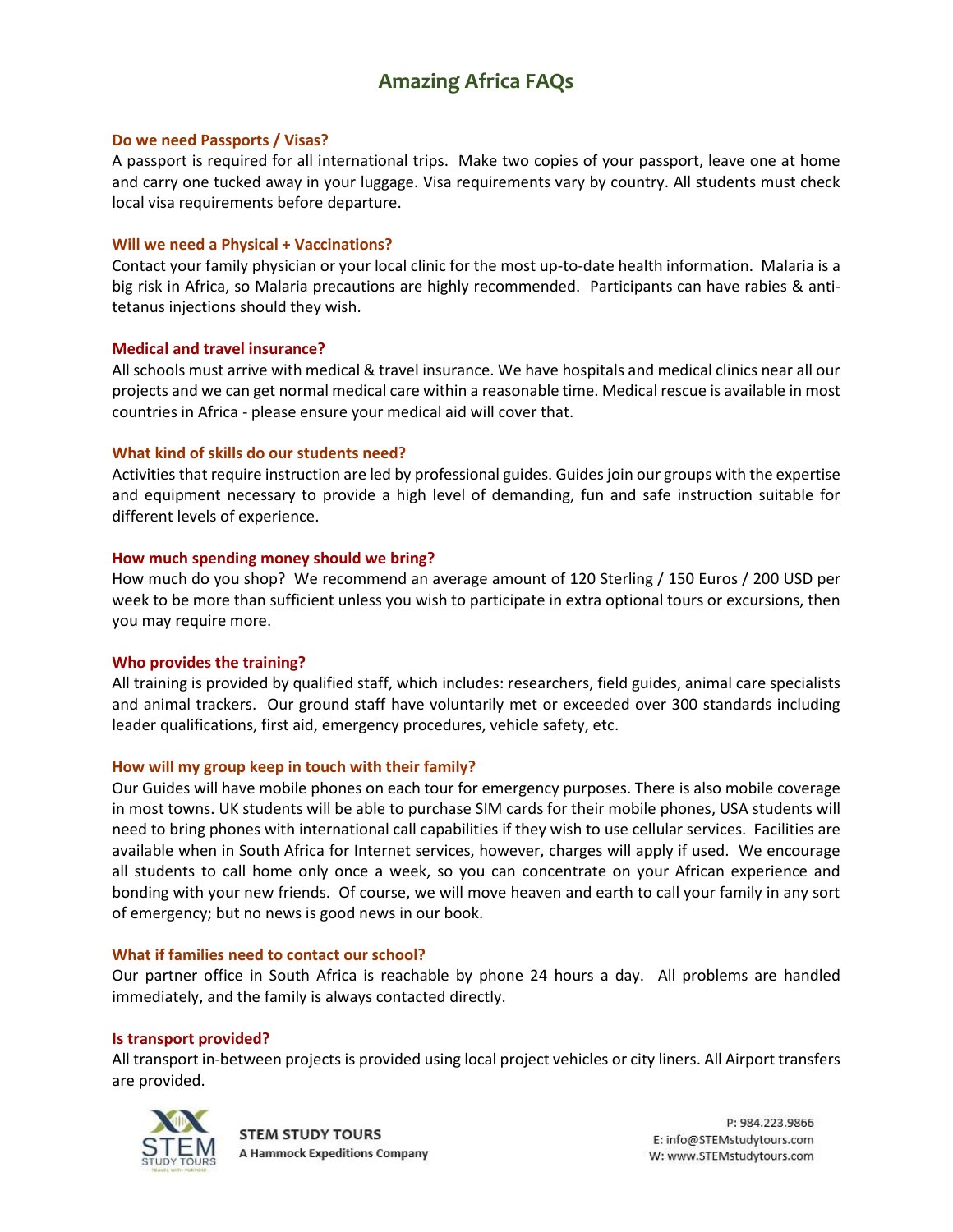#### **Are meals provided?**

All meals at the projects are provided and thus are included in your program fees. We welcome all vegetarians and vegans as well as any other special dietary requirements. **NOTE: All schools will be required to assist in meal preparation and groups are split into teams for various tasks along the journey. Examples of teams include cook team, clean team, transport team, etc.**

#### **What accommodation is provided?**

The accommodation is based on camping in 2-man Dome tents when in campsites and in sharing accommodation when staying in Cabins and Chalets. All fees for bedding rental have been included in your package costs.

#### **What active projects do our fees contribute to?**

- Donations to WESSA (Wildlife Environment Society of South Africa)
- Donations to the Endangered Wildlife Trust
- Money received from schools are used for conservation and community efforts in Africa, which include:
	- o Building new recovery units for animals
	- o Improving the conditions of the projects
	- o Purchasing much needed yet expensive drugs for wildlife
	- o Electric fencing for re-introduction programs
	- o Radio collars for keeping track of animals
	- o Dart guns and drugs
	- o Purchasing of collars to monitor wildlife etc.
	- o Upliftment of rural classrooms

#### **What should my students pack?**

- Light raincoat
- T-shirt & sweater/jumper, shorts and long pants, Jeans, track/jogging suit
- Bathing suit & bath towel
- Comfortable Walking Shoes; sandals
- Toiletries, mosquito repellent & sun protection cream
- Hat/cap & sunglasses
- Flashlight/headlamp
- Binoculars & camera
- Experience Journal (single subject notebook or similar)
- Pen / Pencil
- Spending money for optional activities and purchases
- Malaria prevention
- A great attitude!

#### **What should my schools bring?**

If you school wants to bring any second-hand toys, clothing, shoes, books, etc to donate to the Community Service Program you are more than welcome to, but you are not required to do so.

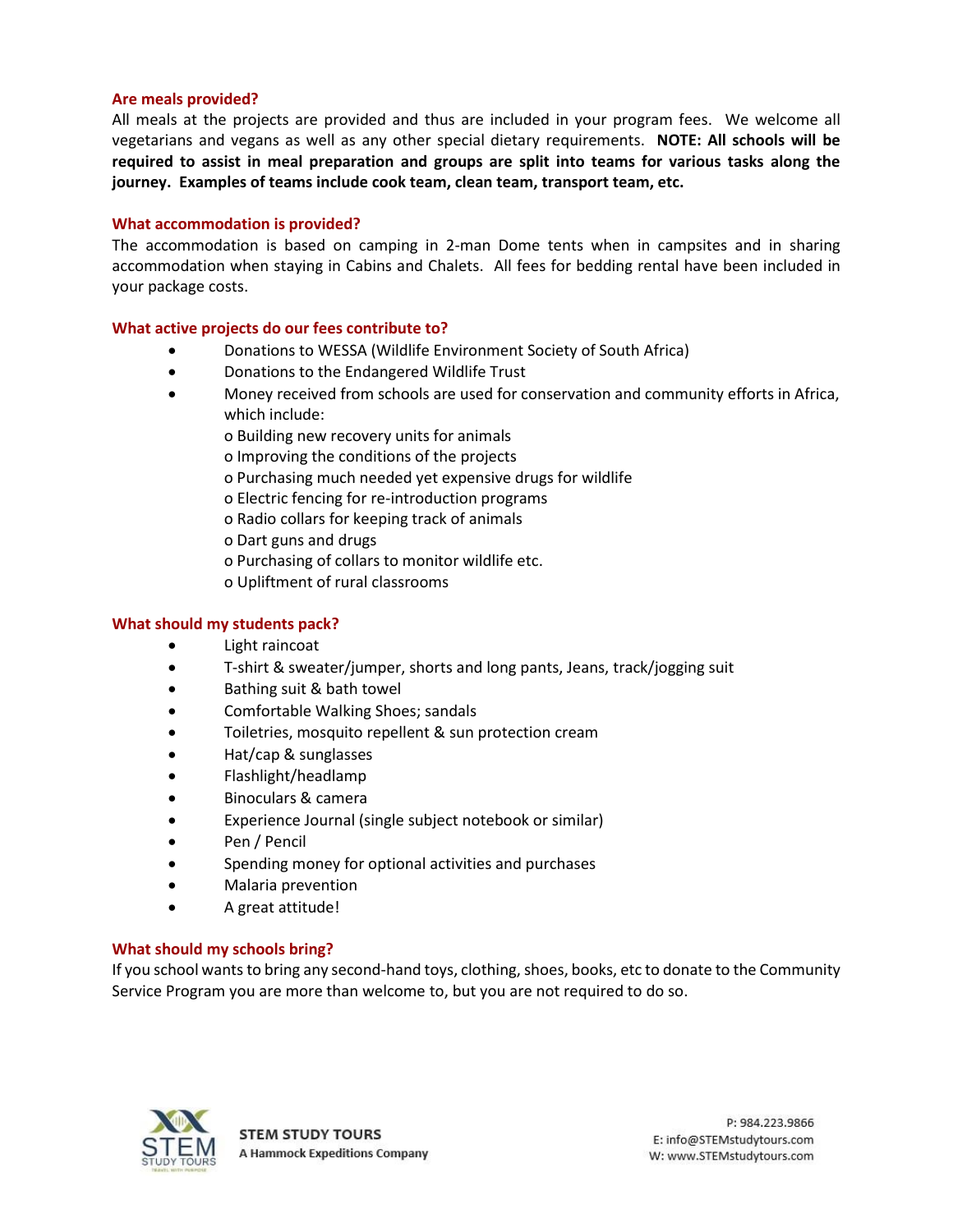# **Parent Questions**

# **1) Camp site safety:**

**Q**: Are the campsites you are staying at guarded?

**A**: Yes, all camps have 24-hrs Security to protect from animals and any uninvited guests.

**Q**: I understand you have tents that fit two to three students. How can you guarantee safety? **A**: We have been leading trips in the region for 15 years, experience has taught us to form a "larger" with our tents with girls' tents forming one half of the circle and boys tents the other half and our guides tents on the outside of the circle with a campfire going the entire night. With more than 3000 participants in their programs we have never had an incident in any of their camps.

**Q**: Are the tents protected from the insects, do they have mosquito nets? Are the tents waterproof? **A**: All our tents are manufactured in Africa for African conditions; which means they are insect proof, they do not have mosquito nets but are themselves protection against mosquitoes. We teach the students how to handle the entire mosquito situation.

## **2) Water and food safety arrangements:**

**Q**: How are the food and drinking water arrangements during the trip?

**A**: The areas we visit are frequented by millions of tourists each year, hence large commercial shopping facilities have invested millions in building facilities for the ever-increasing self-catering travelers. About 90% of all the fresh fruit and vegetables in these shops are imported from South Africa. We have standing accounts with these companies and pre-order all our food requirements to be supplied as we go along the journey. Bottled water is now freely available in 100% of all the places we visit.

**Q**: What water are you using for table ware and dishwashing?

**A**: All camps sites visited are provided with purified water from the local municipal water supply.

**Q**: With respect to the food, is all food that you provided cooked? In particular the vegetables? **A**: All vegetables are cooked.

**Q**: What kind of fruit do you provide and is it washed with drinking water/mineral water? Can the fruit be peeled by the participants directly, so it can be safer? **A**: Yes, if they wish to peel all their fruit they can do this or even wash it in mineral water.

**Q**: What kind of diet arrangements do you have and how many meals per day do you provide? **A**: We have always prided ourselves in the meals we offer, they will have a cooked breakfast on most occasions when in a base camp, and when on route a nutritional "packed breakfast" will be made. In Africa our main meal is supper, so they end of the day with a well-balanced hot meal & hot chocolate.

# **3) Political safety:**

**Q**: Could you please elaborate on any political instability or terrorist threats in the area? **A**: Once again we have carefully selected the areas we visit because of their safety and we visit these areas on a regular basis to ensure the level of safety has improved and does not deteriorate.



**STEM STUDY TOURS A Hammock Expeditions Company**